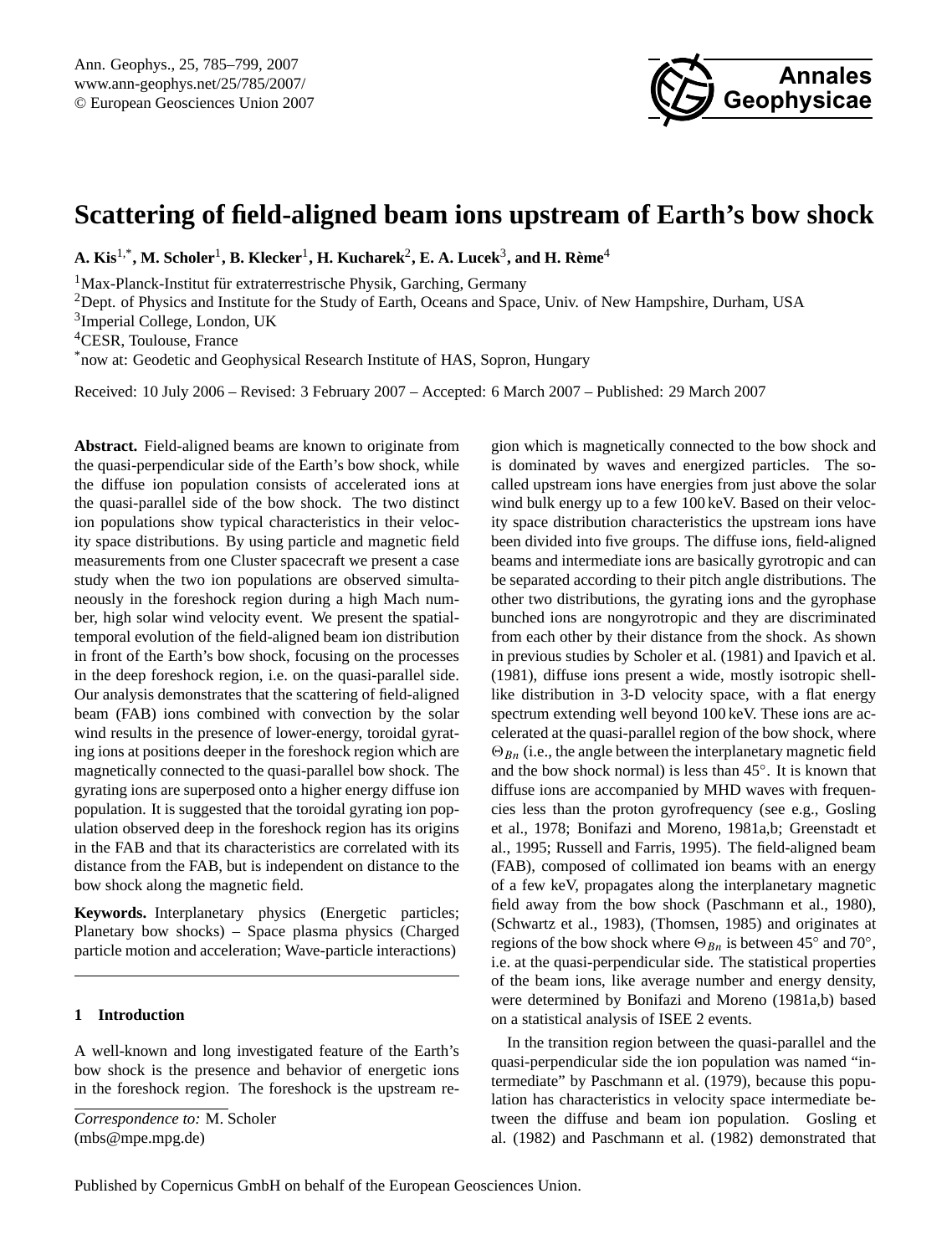another group of ions, the so-called gyrating ions are shock reflected ions and are found in the close vicinity of the quasiperpendicular shock, i.e. within a distance of about one gyroradius. Because of their gyration around the magnetic field and due to the interplanetary magnetic field direction these ions quickly return to the shock front and are not able to move upstream into the foreshock region. The existence of a fifth ion group, the gyrophase bunched ions was first suggested by [Hoshino and Terasawa](#page-13-6) [\(1985\)](#page-13-6) on the basis of computer simulations. They were actually found at some distance from the shock [\(Thomsen,](#page-14-4) [1985;](#page-14-4) [Fuselier et al.,](#page-13-7) [1986\)](#page-13-7) and are thought to be the result of FAB ions trapped in a self-generated monochromatic wave. In addition, [Meziane et](#page-13-8) [al.](#page-13-8) [\(2004\)](#page-13-8) have reported observations of gyrophase bunched ions in the close vicinity of the quasi-parallel bow shock. These distributions are probably due to modulation of specularly reflected ions by the monochromatic low frequency upstream waves in this region of the bow shock.

The generation and the acceleration mechanism of these different groups of ions have been under intensive investigation for the past four decades, but they are not yet completely understood. A number of mechanisms were proposed for the production of the ion beams. It was demonstrated that ions from the solar wind population can be accelerated to become beam ions if the bow shock is able to turn their velocity direction in such a way to enable them to leave the shock mostly field-aligned in the upstream direction [\(Son](#page-14-7)[nerup,](#page-14-7) [1969\)](#page-14-7). Here it was assumed that the particle energy is preserved in the de Hoffmann-Teller frame. In the de Hoffmann-Teller frame the plasma flow is field-aligned and the electric field is zero. [Paschmann et al.](#page-14-2) [\(1980\)](#page-14-2) found that the beam peak ion energy agrees well with the predictions of Sonnerup's model as a function of magnetic field orientation relative to the shock normal and solar wind orientation. [Burgess](#page-13-9) [\(1987\)](#page-13-9) used one-dimensional hybrid simulations combined with the test particle technique to analyze the density of beam ions as a function of shock angle and shock Mach number. He predicted that the density of reflected ions decreases with increasing Mach number and increasing  $\Theta_{Bn}$ .

An alternative mechanism, proposed by [Edmiston et al.](#page-13-10) [\(1982\)](#page-13-10) and [Tanaka et al.](#page-14-8) [\(1983\)](#page-14-8), considers the leakage of part of the heated downstream plasma as a mechanism to produce upstream field-aligned beams. Despite the observational evidence by [Thomsen et al.](#page-14-9) [\(1983\)](#page-14-9), which shows that leakage works in order to produce lower energy beams, the model is not generally accepted. Möbius et al. [\(2001\)](#page-14-10) demonstrated that field-aligned beam ions originate from the same distribution of ions as the gyrating ions. In a subsequent study, [Kucharek et al.](#page-13-11) [\(2004\)](#page-13-11) show evidence based on multispacecraft observation that the field-aligned beam ions most probably do not have their origin in the downstream distribution. A recent study based on Geotail observations by [Oka](#page-14-11) [et al.](#page-14-11) [\(2005\)](#page-14-11) came to the same conclusions. In the past most of the studies regarding the beam ions put the emphasis on their origin and production mechanism, while the temporal

and spatial behavior of the field-aligned beam ion population in the upstream region still presents some open questions.

In this paper we will analyze the spatio-temporal evolution of the field-aligned beam ions in front of the Earth's bow shock. As will be demonstrated, the appearance and the characteristics of the beam ions upstream of the quasi-parallel shock is in part the consequence of convection of the magnetic field by the solar wind plasma flow. The study is based on the observation of a high Mach number shock made by Cluster on 18 February 2003. We will present observations which show how the original field-aligned beam ion distribution transforms into an intermediate, and later into a toroidal gyrating ion distribution in the presence of diffuse ions.

The simultaneous observation of the toroidal gyrating and the diffuse ions leads to the conclusion that we deal with two totally different ion populations: while the diffuse ions are coming from the quasi-parallel side of the bow shock, our results show that the toroidal gyrating ions are former field-aligned beam ions and therefore originate on the quasiperpendicular side.

## **2 Observation**

## 2.1 Energetic ion distributions

On 18 February 2003, between ∼11:00–23:00 UT, Cluster was upstream of the bow shock on an inbound leg of its orbit. This time period was after the passage of a disturbance (most probably a CME) in interplanetary space. A unique characteristics of the event is the absence of the usual level of ultra-low-frequency, large-amplitude fluctuations in the background interplanetary magnetic field. As a result, the magnetic field orientation at all four spacecraft was rather constant, providing connection (i.e., magnetic) to the bow shock over the whole time period. Figure 1 presents the power in the magnetic field versus frequency as obtained from the magnetic field measurements by ACE far from the bow shock and inside the foreshock region as obtained from Cluster magnetic field measurements for the 11:00–11:30 UT time period. The power in the ultra-low frequency waves at ACE is very low and more than two orders of magnitude below the power at Cluster (the spike in the ACE spectrum near 0.08 Hz is an artifact due to the spacecraft spin). The significant increase of the wave intensity in the foreshock region is the result of the waves which are locally excited by energetic ions which are to be found in the foreshock region. The position of the "peak" in the intensity of waves recorded by Cluster corresponds to the resonant frequency of the FAB ions, as will be discussed later. The characteristics of the monochromatic low frequency waves on this day has been investigated in detail by [Archer et al.](#page-13-12) [\(2005\)](#page-13-12). We should like to point out that this upstream event is up to now the only one from the Cluster database, which provides us with a continuous,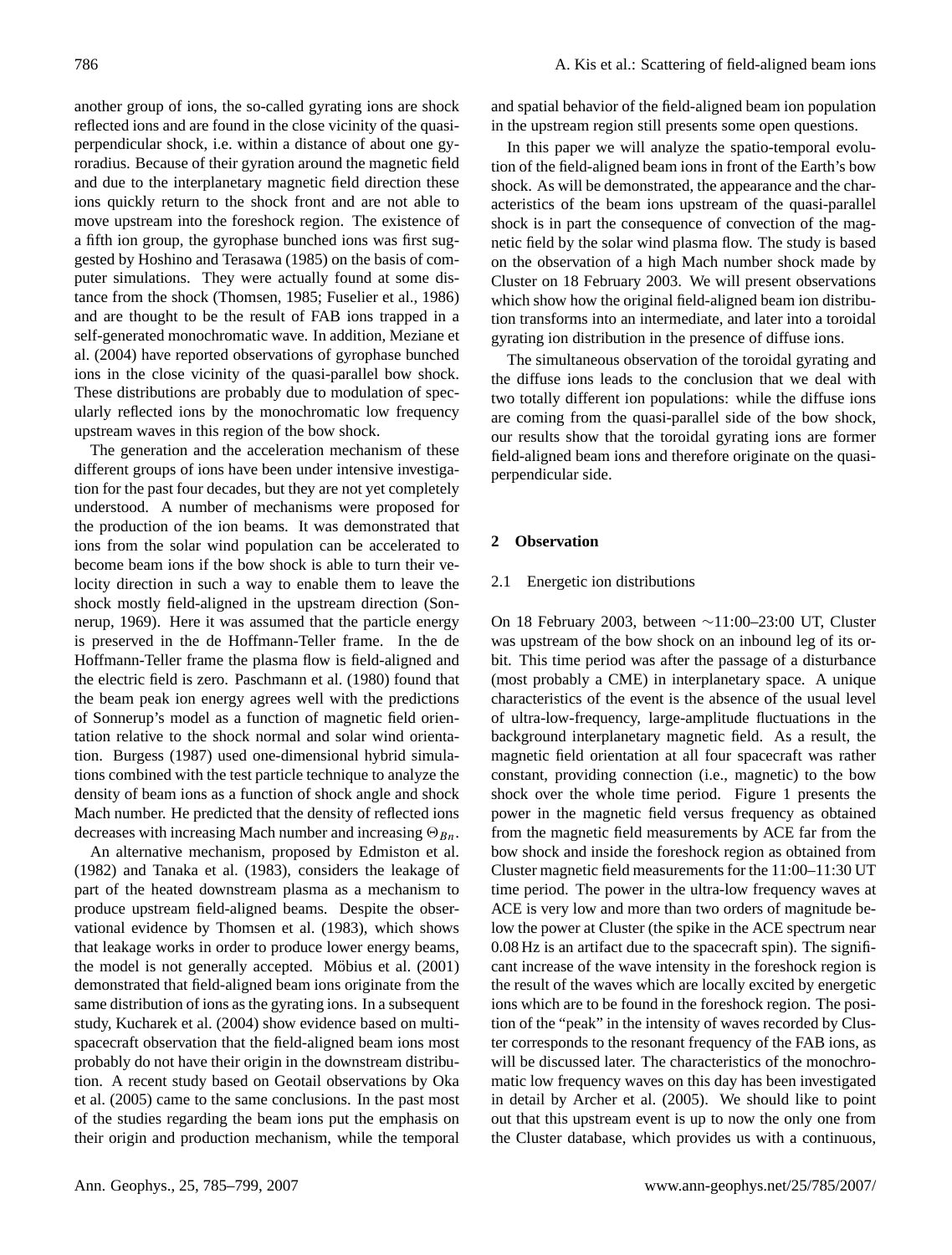almost uninterrupted upstream ion presence for more than 12 h.

The solar wind speed value was rather high, fluctuating slightly around an average value of ~660 km/s; the Alfvén Mach number  $M_A$  (solar wind speed divided by Alfvén velocity vA) was ∼8. Figure 2 presents from top to bottom the spacecraft trajectory and the bow shock in the  $x-y$  and  $x-z$ planes of the GSE (Geocentric Solar Ecliptic) coordinate system; the solar wind bulk velocity, the interplanetary magnetic field components and the solar wind plasma density versus time for the time period under investigation. The solar wind density and bulk velocity data were obtained from the CIS-HIA instrument (Rème et al., [2001\)](#page-14-12), which covers the ion energy range up to 32 keV; the magnetic field components were provided by the FGM instrument [\(Balogh et al.,](#page-13-13) [2001\)](#page-13-13). The data from the CIS-HIA and FGM have a 1 spin (i.e. 4 s) resolution. In order to filter out the high frequency fluctuations in the magnetic field and to decrease the statistical error in the ion data we averaged these data over 8 spins (i.e. 32 s). The location of the bow shock is calculated by using a dynamic bow shock model [\(Peredo et al.,](#page-14-13) [1995\)](#page-14-13): the exact location of the bow shock is known from the observed crossing by the spacecraft at ∼22:40 UT. Using the solar wind parameters at the time of the crossing as a priori information, the shape and the position of the bow shock is then dynamically modified according to the actual observed solar wind parameters (i.e. solar wind plasma density and bulk velocity) for the time period under investigation. The bow shock position shown in Fig. 2 corresponds approximately to the average position of the bow shock for the time period under investigation. In the bottom panel of Fig. 2 are indicated by horizontal bars the time periods for which we will analyze in detail the ion distribution.

[Kis et al.](#page-13-14) [\(2004\)](#page-13-14) analyzed the diffuse ion behavior during this time period in the 10–32 keV energy range. Based on the e-folding distance of the intensity they have concluded that the diffuse ions are subject to diffusive transport in the upstream region and obtained a mean free path for 32 keV ions of  $\sim$ 2.4  $R_E$ . In the present study we extend the analysis to lower energies in order to study the behavior of the field-aligned beam ions in the foreshock region. We focus on the protons, since they are the main component of the solar wind as well as of the energetic ion population. For this study we use the magnetic field data provided by the FGM instrument and the ion data provided by the CODIF analyser of the CIS instrument (Rème et al., [2001\)](#page-14-12). The CODIF analyzer covers the ion energy up to 40 keV. The reason that in the present paper data from the CODIF analyzer is used is that this instrument is capable to distinguish protons from other ions. We perform the analysis over the time period between 11:00–14:00 UT. We will use only FGM and CODIF data from spacecraft 1 (SC1) since this spacecraft has the highest sensitivity ion data during the time period of observations; data from the other three spacecraft are unreliable for this time period due to either technical problems and/or sensi-





**Fig. 1.** Magnetic wave intensity versus frequency in the interplanetary region (recorded by ACE) and inside the foreshock region (recorded by Cluster) for the time period of 11:00–11:30 UT. ACE magnetic field data courtesy of C. W. Smith.

tivity presets of the instruments. Figures 3–4 and Figs. 6–8 show the particle distributions at different times in  $v_{\parallel}$  (velocity component parallel to the magnetic field) versus  $v_{\perp}$ (velocity component perpendicular to the magnetic field) velocity space. This is a cut of the full 3-D distribution in the plane defined by the solar wind bulk velocity vector and the average magnetic field vector. The solar wind distribution appears in the figure as an elongated, red-colored patch; this is due to the fact that the CODIF sensor, to avoid saturation and degradation in the high gain section, does not sweep through the whole solar wind distribution, but stops at ∼2 keV in a 45◦ wide sector centered in the solar wind direction. Because of the limited sweep the solar wind distribution is incomplete, and the color does not represent the real value of the solar wind flux (i.e., approximately 5 percent of the total solar wind ion flux value is presented). In all other areas of velocity space outside of the red patch the color coding represents the physical value of the ion flux. The offset of the solar wind in the  $v_{\perp}-v_{\parallel}$  plot from  $v_{\perp}=0$  is due to the relative angle between the average magnetic field and the solar wind bulk velocity. The distributions are obtained by averaging over 300 s. This averaging has been performed firstly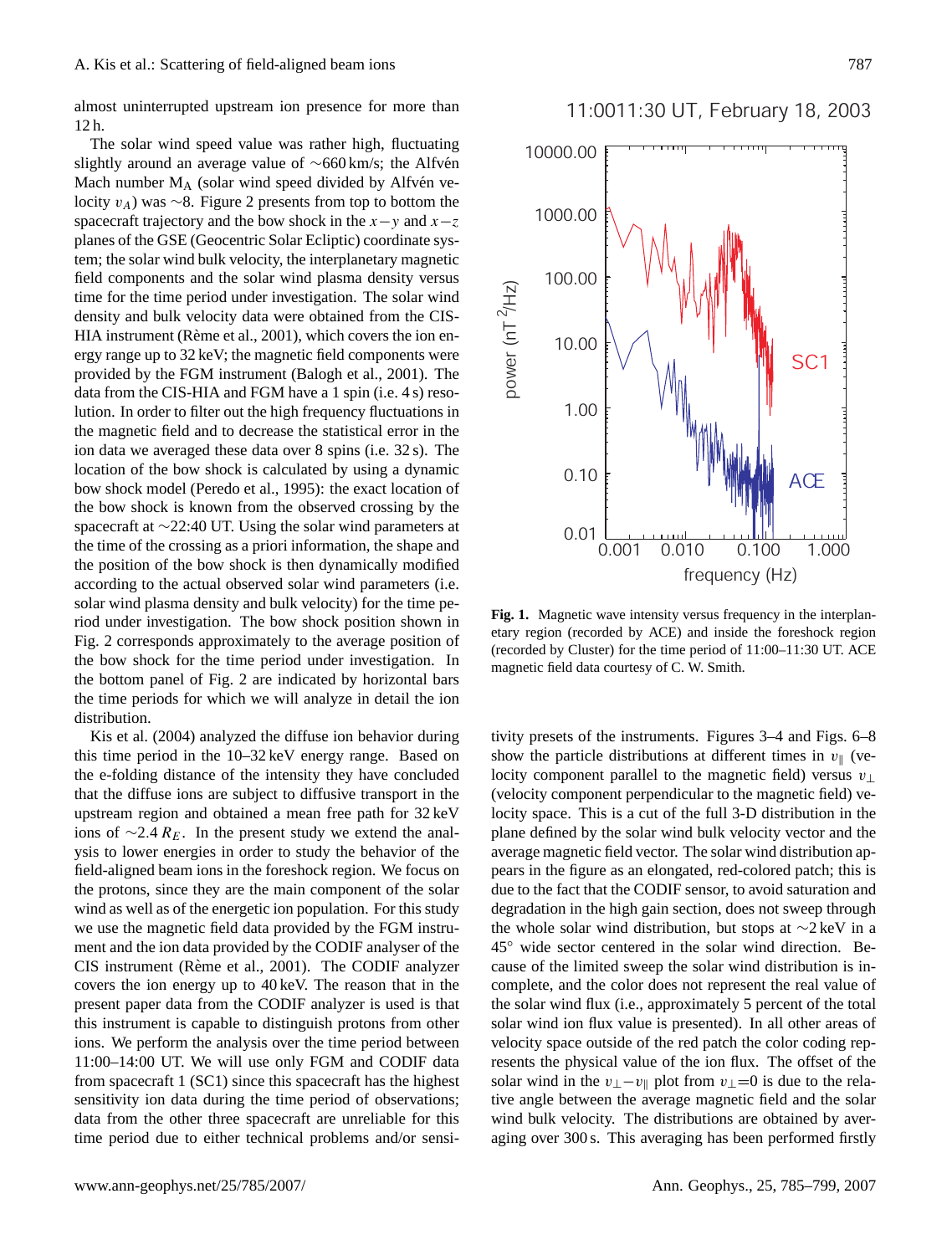

**Fig. 2.** From top to bottom: spacecraft (SC1) trajectory and bow shock location in the y−x (left) plane and in the z−x (right) plane, respectively, solar wind bulk velocity parallel to x<sub>gse</sub>, interplanetary magnetic field components and solar wind plasma density versus time for the time period under investigation. Horizontal bars in the bottom panel indicate the time periods for which ion distributions are analyzed in detail.

in order to obtain the distribution with sufficient statistical accuracy over a wide velocity range and second in order to smooth out fluctuations due to short time directional fluctuations of the magnetic field. In the panel below the velocity distribution we present the magnetic field vector components in the GSE coordinate system versus time for a 10 min time

period which contains the time period of the velocity distribution.

At 11:30–11:35 UT the spacecraft (in the following all references in this chapter to "spacecraft" will refer to SC1) was situated in the upstream region and was connected along the magnetic field to the quasi-parallel bow shock. The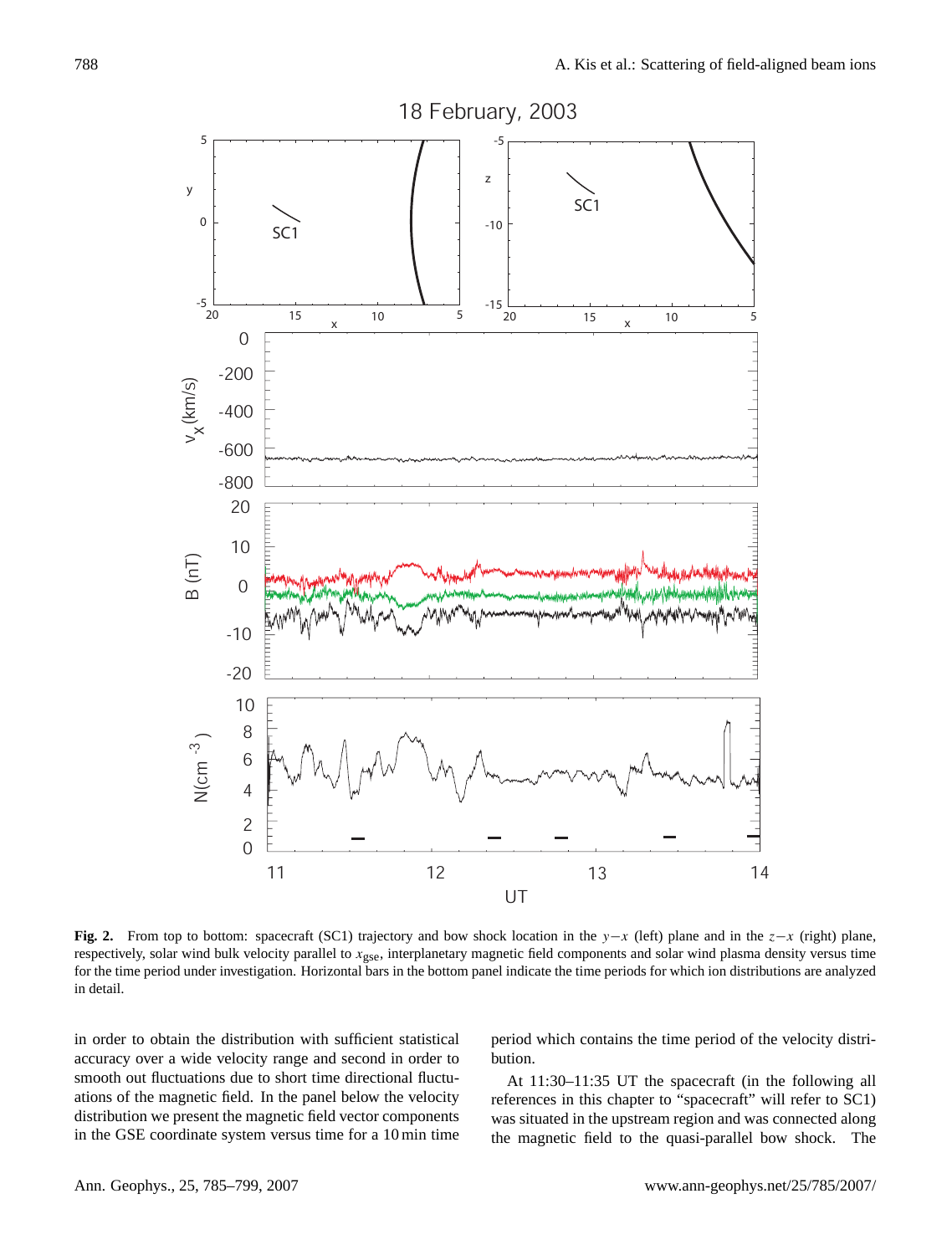

**Fig. 3.** The upper part presents the proton distribution in velocity space observed by SC1 CIS-CODIF during the time period 11:30– 11:35 UT. The lower shows the associated interplanetary magnetic field vector components in the GSE coordinate system during the same time period.

distribution at 11:30–11:35 UT, presented in Fig. 3, shows the cut of a broad, shell-like ion distribution. It was demonstrated by [Paschmann et al.](#page-14-14) [\(1981\)](#page-14-14) that this kind of distribution is a characteristic diffuse ion distribution. The lower panel shows low-frequency, high-amplitude magnetic fluctuations at the same time; these fluctuations can always be observed in the presence of diffuse ions [\(Hoppe et al.,](#page-13-15) [1981\)](#page-13-15). It has been shown by [Eastwood et al.](#page-13-16) [\(2005\)](#page-13-16) that the magnetic waves propagate in the upstream direction along the magnetic field with a velocity of  $\sim v_A$ , but since the speed of wave propagation is substantially lower than the solar wind bulk velocity, these waves are convected to the shock by the plasma flow. This also means that the waves are generated in-situ, i.e. they cannot come from the downstream direction.

Figure 4 shows the ion distribution and the associated magnetic field for the time period between 12:20–12:25 UT. At this time a field-aligned beam is observed. On the left side of the velocity space plot the FAB can be identified as a localized, high flux of protons directed into the upstream direction along the magnetic field streaming against the incoming solar wind. The FAB is a beam of solar wind ions which are reflected at the quasi-perpendicular side of the bow shock and which have a velocity of about twice the solar wind bulk speed in the solar wind frame (e.g., Eastwood et al., 2005). It has been shown by [Paschmann et al.](#page-14-5) [\(1979\)](#page-14-5) and recently by Eastwood et al. (2005) that at the location where a FAB is observed usually there are either no fluctuations at all or very low fluctuation levels in the magnetic field. This fact can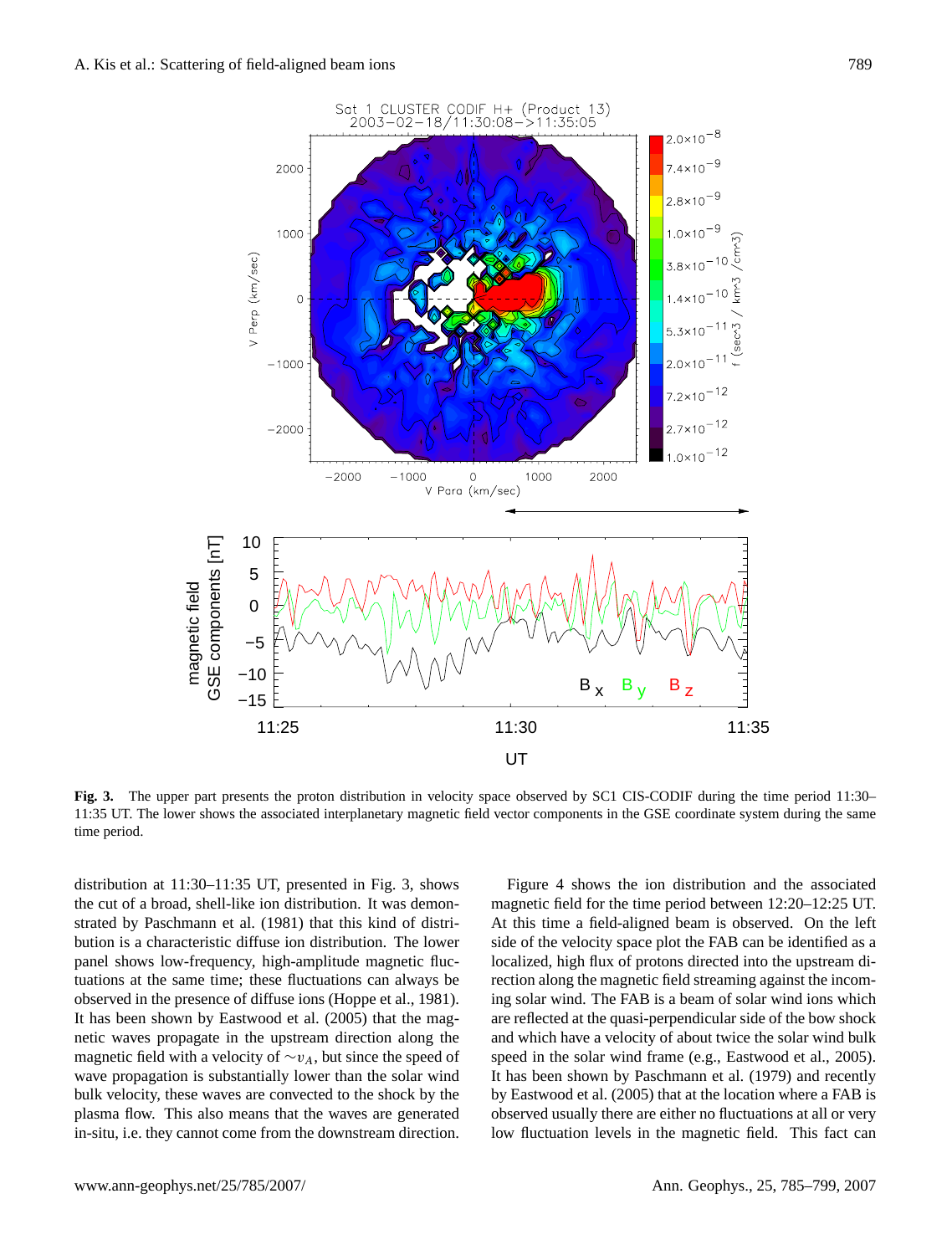

**Fig. 4.** Same as Fig. 3 for the time period 12:20–12:25 UT.

be seen in the lower panel, where the magnetic field components do indeed not exhibit large fluctuations. The velocity distribution plot shows that ions backstreaming towards the shock are almost absent. In addition to the FAB ions are higher velocity ions streaming away from the shock. These ions have velocities reaching above 2000 km/s in the spacecraft frame. Figure 5 shows a cut of the distribution function along  $v_{\parallel}$ , the velocity parallel to the magnetic field. Negative velocities are in the sunward direction, positive velocities are in the direction of the bow shock. The solid line shows the distribution averaged over the 12:20–12:25 UT time interval and clearly exhibits the field-aligned beam. In addition, at velocities above  $|-1800|$  km/s (i.e., on the  $v_{\parallel}$  negative side) a high energy tail can be observed as a second population, corresponding to the blue region in the distribution function of Fig. 4. The dashed line in Fig. 5 shows the distribution function of diffuse upstream ions obtained between 11:30– 11:35 UT. The large increase between −100 km/s and 0 km/s is due to the 1 count limit; the increase below 1000 km/s is due to the unresolved solar wind. As can be seen the phase space density in the high energy tail of the beam distribution corresponds to the phase space density of the diffuse ions.

The distribution in Fig. 6 presents the particle distribution for the time period between 12:45–12:50 UT. In the lower panel we can observe a strong wave activity at this time. These waves scatter the particles in pitch angle, the originally focused beam ion population now presents a kidney-shaped, i.e., intermediate distribution. Beside this intermediate distribution of lower energy ions there is superposed an almost complete shell-like distribution of higher-energy diffuse ions.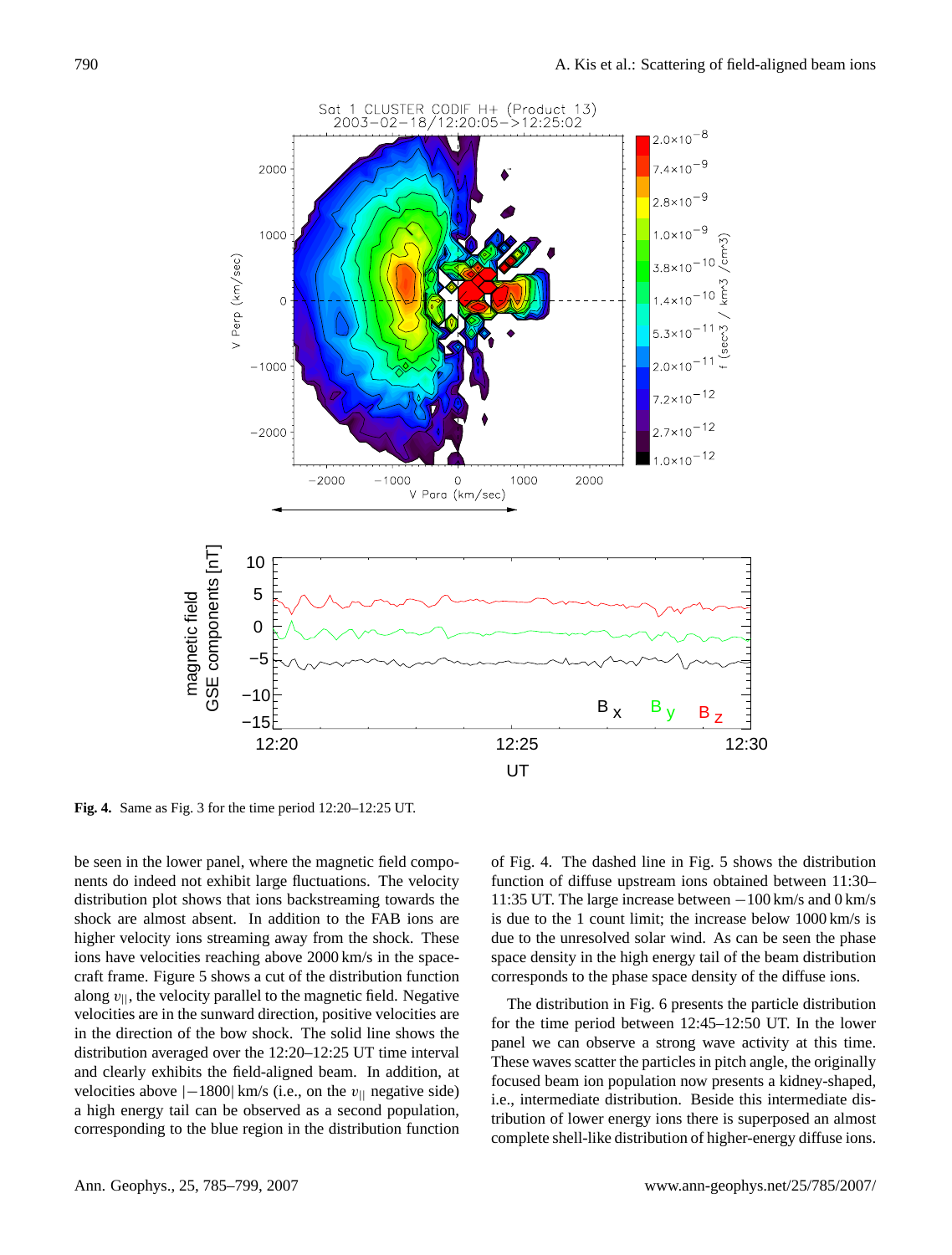

**Fig. 5.** Phase space density along a cut in velocity parallel to the magnetic field. Solid line: Distribution averaged over time period 12:20–12:25 UT, dashed line: Distribution averaged over time period 11:30–11:35 UT. Also shown is the one-count level.

As a result of the wave activity the intermediate ions are also partially backscattered and move toward the shock (in the spacecraft frame). The distribution in Fig. 7 shows the particle distribution at 13:25–13:30 UT in a more evolved phase of the scattering: the diffuse ion shell is already closed and a substantial fraction of ions forming the kidney-shaped part of the lower-energy ion distribution are backscattered. Finally, Fig. 8 shows the distribution at 13:55–14:00 UT: the diffuse ions represent a higly isotropic, broad, closed shell-like distribution, similar to the distribution observed at 11:30– 11:35 UT. The original FAB ions, which earlier formed a kidney-shaped (i.e. intermediate) distribution, at this time present a toroidal gyrating ion distribution: ions with small pitch-angle values are missing. We will argue that this is due to the combination of pitch-angle scattering and convection by the solar wind: ions with a larger upstream directed parallel velocity (i.e. with smaller pitch-angle) have already escaped in the upstream direction, while the ions with pitch angles closer to 90◦ are convected with the magnetic field deeper into the foreshock by the solar wind plasma flow. In the following we present a more detailed discussion of the observed energetic ion distributions and the mechanism which leads to these distributions.

## 2.2 Relation to bow shock geometry

The upstream event observed by SC1 between 11:00– 14:00 UT on 18 February 2003, provides the possibility to analyze in detail the spatio-temporal evolution of the FAB ion population in front of the Earth's quasi-parallel bow shock. This possibility is the result of the combination of several key conditions, like the absence of ultra-low frequency, large-amplitude fluctuations in the far upstream interplanetary magnetic field (which results in the unusual stability of the interplanetary magnetic field direction over a time period of many hours), the high solar wind velocity, and the favorable position of the spacecraft. It can be observed how the distribution of the FAB transforms first into an intermediate, and after that into a toroidal gyrating ion distribution while it is convected by the solar wind plasma flow deeper into the foreshock region.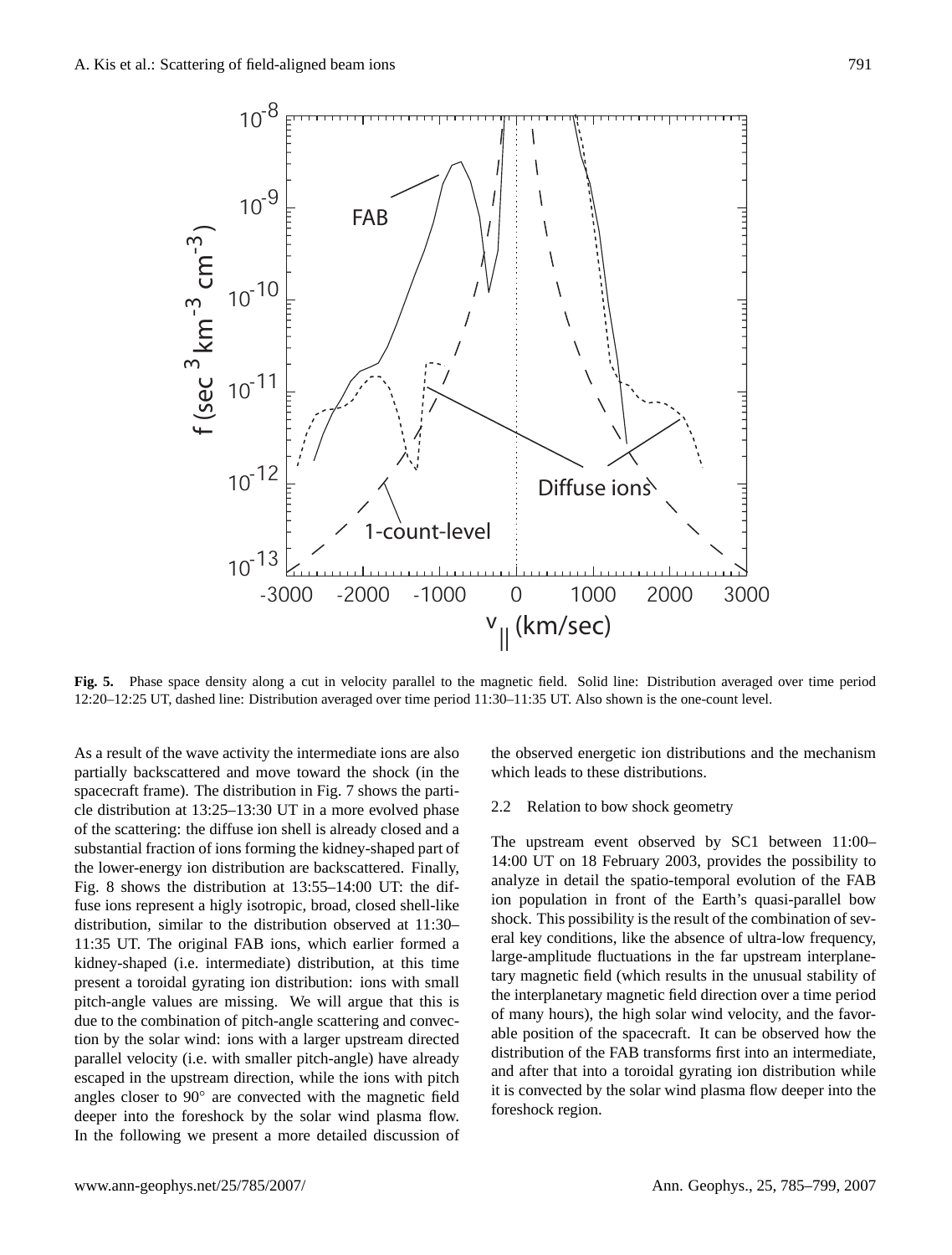

**Fig. 6.** Same as Fig. 2 for the time period 12:45–12:50 UT.

In order to understand the physical mechanism which leads to the outlined transformation of the original FAB distribution, we need to know the location of the spacecraft and the direction of the magnetic field related to the bow shock surface. Figure 9 presents from top to bottom the evolution of the spacecraft distance to the shock along the magnetic field, the angle between the interplanetary magnetic field and  $x_{GSE}$ , and  $\Theta_{Bn}$  versus time for the 11:00–14:00 UT time period. The distance of the spacecraft to the shock along the magnetic field line (upper panel) and  $\Theta_{Bn}$  (lower panel) were calculated by using a dynamical bow shock model, as described above. Between 11:30 and 11:35 UT the ion instrument of the spacecraft observes a broad shell-like shaped, diffuse energetic ion distribution in the presence of high-amplitude, low-frequency fluctuations in the magnetic field. At this time the spacecraft is located in the foreshock region and magnetically connected to the quasi-parallel side of the bow shock,  $\Theta_{Bn}$  being ∼14°. The distance to the shock along the magnetic field is  $\sim$ 7.7  $R_E$ . The ion distribution in velocity space has a hole in the center which means that the intensity of the lower-energy ions in this region is very small, i.e. its value falls below the one count limit of the instrument.

For the time period under investigation the value of  $B_y$ (interplanetary magnetic field vector component parallel to  $y_{\text{GSE}}$ ) is substantially smaller than the value of  $B_x$  or  $B_z$ . For most of the time  $B<sub>y</sub>$  fluctuates slightly around the zero value. Because of this the changes in the magnetic field direction are mainly due to changes in the values of  $B_x$  and  $B_z$ . The temporal evolution of the angle  $\alpha$  between the  $x_{\text{GSE}}$  and the interplanetary magnetic field thus provides information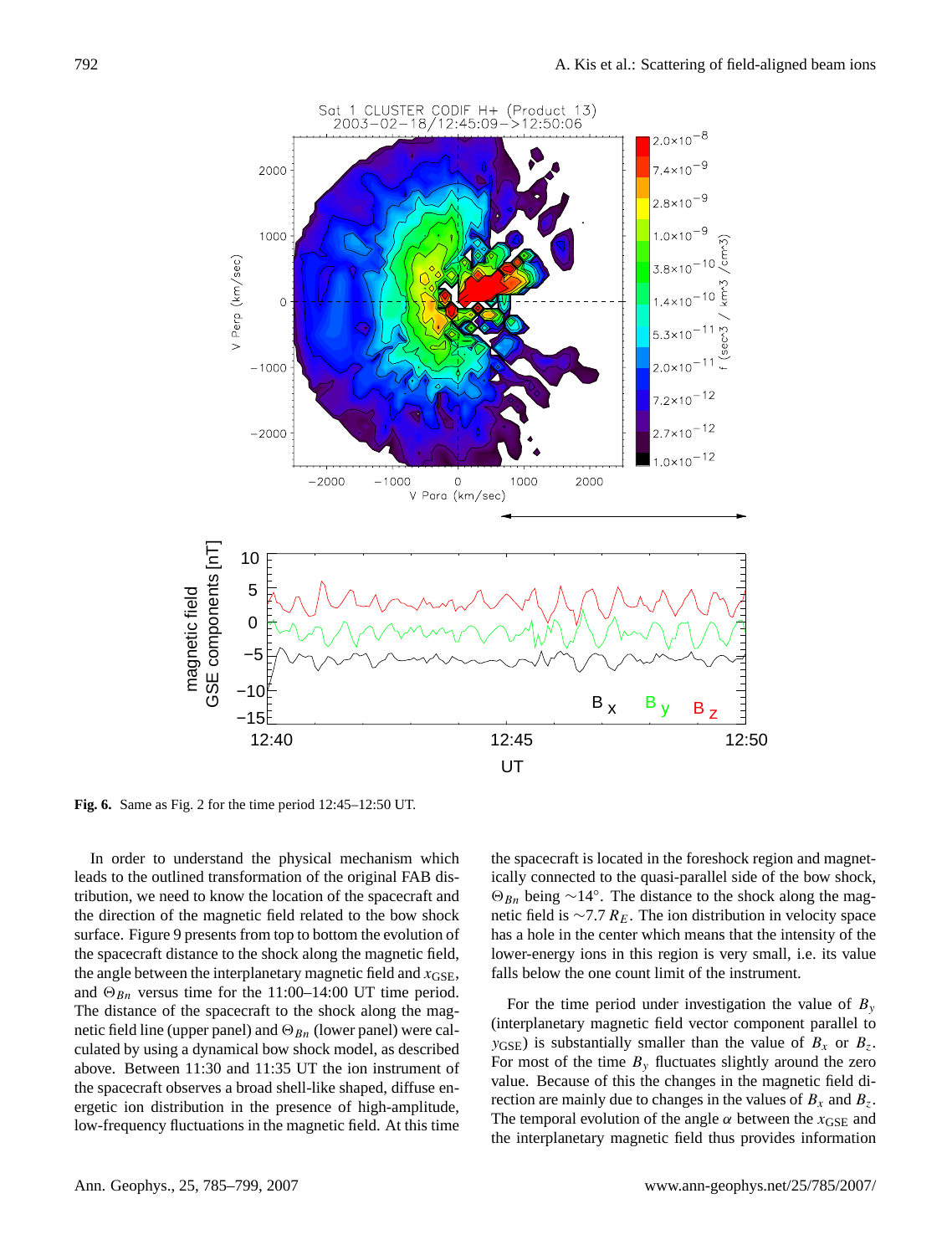

**Fig. 7.** Same as Fig. 2 for the time period 13:25–13:30 UT.

about the foreshock geometrical structure and the ion foreshock boundary and helps to understand the physical process. As it can be seen from Fig. 9, middle panel, at 11:30 UT  $\alpha$  is  $~\sim$ 15°.

Later the magnetic field direction changes and the spacecraft is at ∼12:25 UT able to observe the field-aligned beam (FAB). At this time the spacecraft distance to the bow shock is ~7.5  $R_E$ ,  $\alpha$  is ~30°, and  $\Theta_{Bn}$  is ~25°. The associated fluctuations in the magnetic field are small. It has been demonstrated earlier by [Greenstadt et al.](#page-13-17) [\(1980\)](#page-13-17) and [Thom](#page-14-4)[sen](#page-14-4) [\(1985\)](#page-14-4) that a FAB can be observed in a narrow region near the ion foreshock boundary. The FAB ions are thought to be solar wind ions reflected at the quasi-perpendicular side of the bow shock. After their reflection these ions travel in the upstream direction along the magnetic field with a velocity of about twice the solar wind bulk velocity (in the plasma frame). The reflection occurs as a result of the "head-on"

collision of the solar wind ions with the shock wave. As can be seen from Figs. 4 and 5 the peak value of the beam flux in the velocity space is located at  $v_{\parallel} \sim$ −750 km/s and  $v_1 \sim 500$  km/s. This results in a total beam ion velocity of ∼900 km/s in the spacecraft frame. Since the magnetic field is "frozen-in" in the solar wind the magnetic field is convected by the plasma flow. Therefore a spacecraft situated in the upstream region is able to observe a particle velocity which is the resultant velocity of the particle movement along the magnetic field and the convection of the field by the plasma. By taking into account the particle velocity along the magnetic field and the plasma convection the trajectory of the FAB can be determined. The direction of the magnetic field is known at the time of the observation as well as the velocity and the direction of the plasma convection, the latter is in fact the solar wind bulk velocity. Using these data we computed the ion beam velocity along the interplanetary magnetic field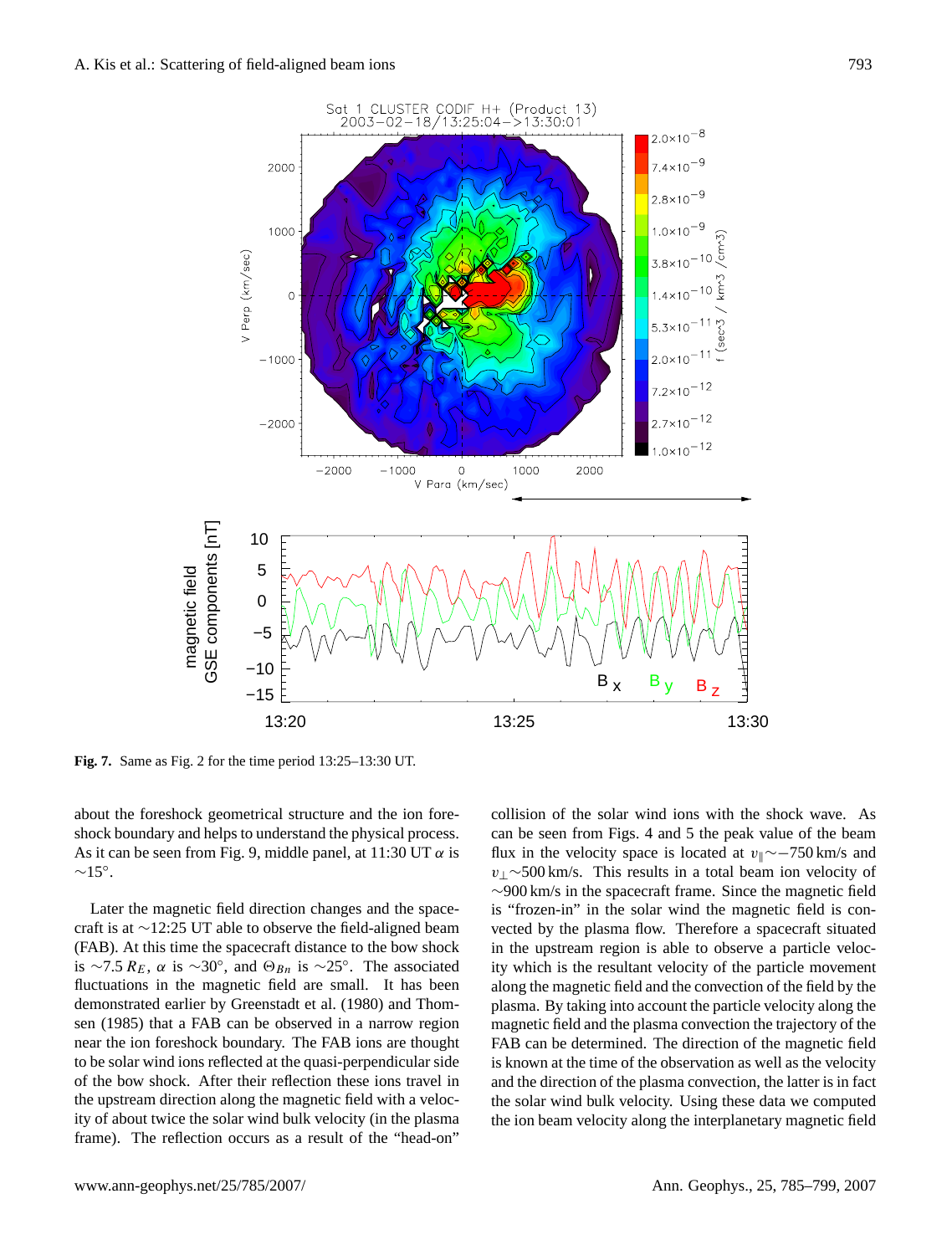

**Fig. 8.** Same as Fig. 3 for the time period 13:55–14:00 UT.

line. Results show that the beam observed at ∼12:25 UT by the SC1 is an ion beam which consists of ions which propagate along the magnetic field with a velocity of 1300 km/s in the plasma frame. Since the solar wind velocity at this time is ∼650 km/s (i.e. half the beam velocity) we conclude that the FAB ions have twice the velocity of the solar wind ions. This is in good agreement with recent results of Eastwood et al. (2005), who performed a statistical analysis of a number of events based on Cluster observations and found that in the solar wind rest frame  $v_b/v_{sw}=2.1\pm0.6$ , where  $v_b$  and  $v_{sw}$ are the beam and solar wind velocity, respectively.

Taking into consideration the direction of the interplanetary magnetic field, the solar wind and the beam velocities and the position and shape of the bow shock, we have calculated the trajectory and the point of origin of the FAB on the bow shock surface. The results show that the FAB originates on the quasi-perpendicular side of the bow shock at a posi-

tion where the  $\Theta_{Bn}$  is ∼60°. This is also in good agreement with earlier observations.

In addition to the beam ions in the distribution shown in Fig. 4 one can see the presence of ∼30 keV ions (i.e. ions with velocities higher than ∼2400 km/s). The geometrical configuration does not allow the spacecraft to be reached by 30 keV energy ions originating at the quasi-perpendicular side of the shock. Instead, the 30 keV protons have to come from the quasi-parallel side of the bow shock, as will be discussed below.

The important feature of this situation is that the spacecraft is able to observe particles coming from the quasi-parallel and the quasi-perpendicular side of the shock simultaneously, or in other words it can observe the field-aligned beam ions and higher energy, quasi-parallel shock-accelerated ions at the same time (note that the spacecraft is connected along the magnetic field to the quasi-parallel side of the shock,  $\Theta_{Bn}$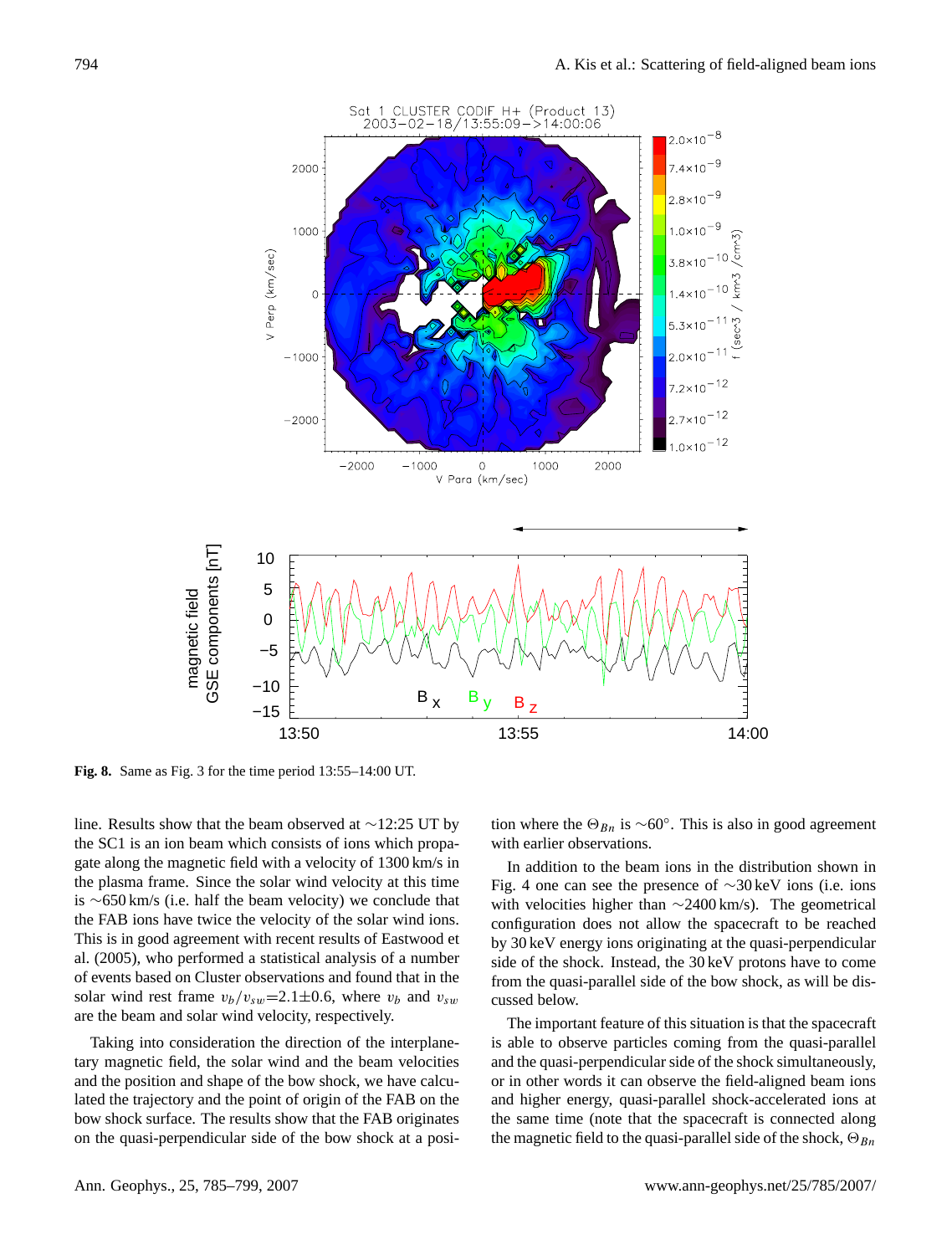

**Fig. 9.** From top to bottom: evolution of the distance of SC1 to the bow shock along the magnetic field, the angle between the interplanetary magnetic field and  $x_{GSE}$ , and the shock normal - magnetic field angle  $\theta_{Bn}$  versus time for the time period under investigation. Horizontal bars in the bottom panel indicate the time periods for which ion distributions are analyzed in detail.

being ∼25◦ ). This results in a superposition of the different ion populations and explains why besides the FAB ions there are also higher-energy ions present in the distribution.

At ∼12:45–12:50 UT the spacecraft is situated deeper in the foreshock region due to a change in the interplanetary magnetic field direction (see Fig. 6). It can be seen that in this region there are small amplitude waves. These waves scatter the FAB ions in pitch-angle around a circle with a center point depicted by the solar wind beam position minus

the  $v_A$  since the ion energy is preserved in the wave frame. The distribution shows that the originally concentrated ion beam now has a more kidney-shaped distribution meaning that some of the beam ions started to acquire larger pitch angle values due to the interaction with the magnetic waves. In addition it can be observed that the former higher-energy ion half-shell started to form a shell, however the shell is not yet complete at this position. At a later time period, between 13:25–13:30 UT, the spacecraft is situated even deeper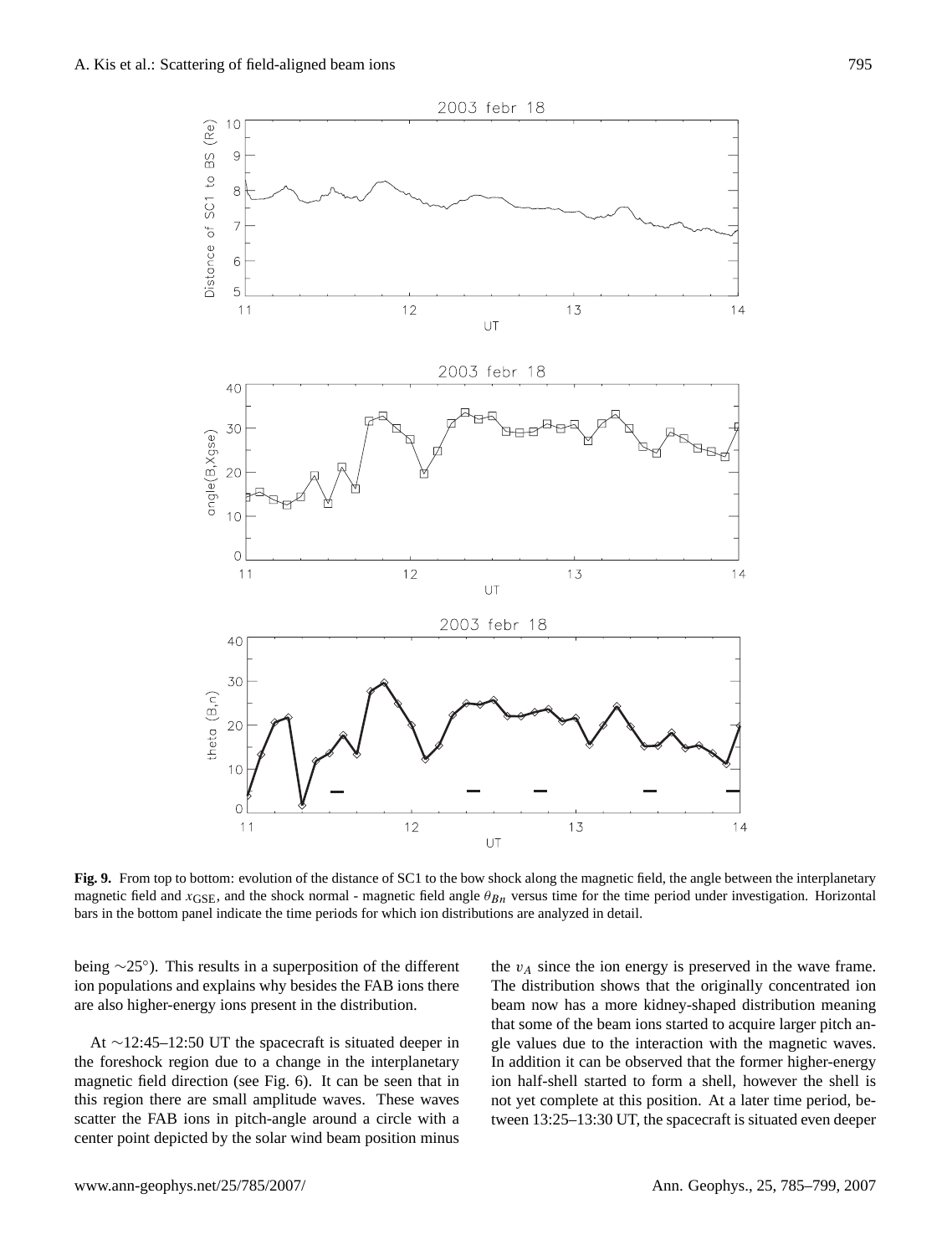13:20 - 13:30 UT, February 18, 2003



**Fig. 10.** Magnetic field power versus frequency for the 13:20– 13:30 UT time period.

in the foreshock region than at 12:45–12:50 UT due to its inbound orbit and due to a further slight change in the interplanetary magnetic field direction. Large-amplitude low frequency waves can be observed in Fig. 7; these waves efficiently scatter the energetic particles in pitch-angle. The diffuse ion distribution is a closed, broad shell-like distribution showing that a substantial amount of high-energy ions are backscattered. The lower energy former FAB ions still have a kidney-shaped distribution, but compared to the distribution observed at 12:45–12:50 UT this distribution has a more elongated kidney-shape, similar to a half-shell. This shows that at this time/position part of the ions are gyrating (i.e. have large pitch angles) with positive parallel velocity oriented towards the shock. In velocity space the intensity of ions having pitch angles close to zero (i.e. maximum parallel velocity in the upstream direction) is very low. Evidently, this is a result of the pitch-angle scattering process combined with convection from the solar wind. The convection results in a velocity filter effect spatially separating ions having the same energy but different pitch angles. Ions

with maximum parallel velocity (i.e. with pitch angles close to zero) oriented upstream along the magnetic field lines are moving faster along the magnetic field than the ions which have larger pitch angles, while they all are convected by the solar wind plasma flow. The hole in the center of the kidneyshaped distribution is the result of the spatial separation of ions with different pitch angles.

Figure 10 presents the total wave power versus frequency during 13:20–13:30 UT. During this time period the average magnetic field magnitude was ∼7.61 nT, the solar wind velocity was ∼650 km/s and the plasma number density was  $\sim$ 4.9 cm<sup>-3</sup>. Using these values we obtain  $\sim$ 74 km/s for the Alfvén speed and  $~\sim$ 0.11 Hz for the proton cyclotron frequency. Taking into account the average direction of the interplanetary magnetic field relative to the solar wind bulk velocity (∼33◦ ) and assuming parallel wave propagation one obtains for the resonant frequency of FAB ions with a speed of twice the solar wind speed a value of ∼0.039 Hz in the spacecraft frame. As can be seen from Fig. 10 this resonance frequency of the FAB ions is close to the location of the peak in the wave power. This fact demonstrates that the FAB ions will be scattered by self-induced waves. We calculated also the resonant frequency for the 30 keV (i.e. diffuse) ions assuming maximum parallel velocity and obtain a value of ∼0.022 Hz. Thus diffuse ions are most probably not efficiently scattered by the waves excited by the FAB. The diffuse ions are most probably scattered by the waves at lower frequencies (below the peak in Fig. 10) which are self-excited waves. This is strictly only true for diffuse ions with velocities parallel to the field; at pitch angles closer to 90° the parallel velocity is smaller and the resonance can be at higher frequencies.

The final phase of this process can be observed at 13:55– 14:00 UT (Fig. 8) where it can be seen that only toroidal gyrating lower-energy ions are present at this position in the foreshock region. As can be seen from the large hole in the center of the distribution all former FAB ions with, after pitch angle scattering, small pitch angles are now missing. The higher-energy diffuse ions present a broad, shell-like distribution. At this time the spacecraft distance to the bow shock is ∼6.7  $R_E$ , and  $\Theta_{Bn}$  at the intersection point of the magnetic field line through the spacecraft with the bow shock is ∼15◦ .

#### **3 Discussion**

At 11:30–11:35 UT the distance of the spacecraft to the bow shock was  $\sim$ 7.5  $R_E$  and  $\Theta_{Bn} \sim 15^\circ$ , at 13:55 UT the distance was ∼6.7  $R_E$  and  $\Theta_{Bn}$  was ∼15°. Despite similarity of  $\Theta_{Bn}$ and of the distance at the two different times we observe a large difference in the velocity-space ion distributions. If the lower-energy, gyrating ions observed in the distribution at 13:55 UT would come directly from the shock, we should be able to observe them also at 11:30 UT, due to the very close values in distance to the bow shock and  $\Theta_{Bn}$ . The fact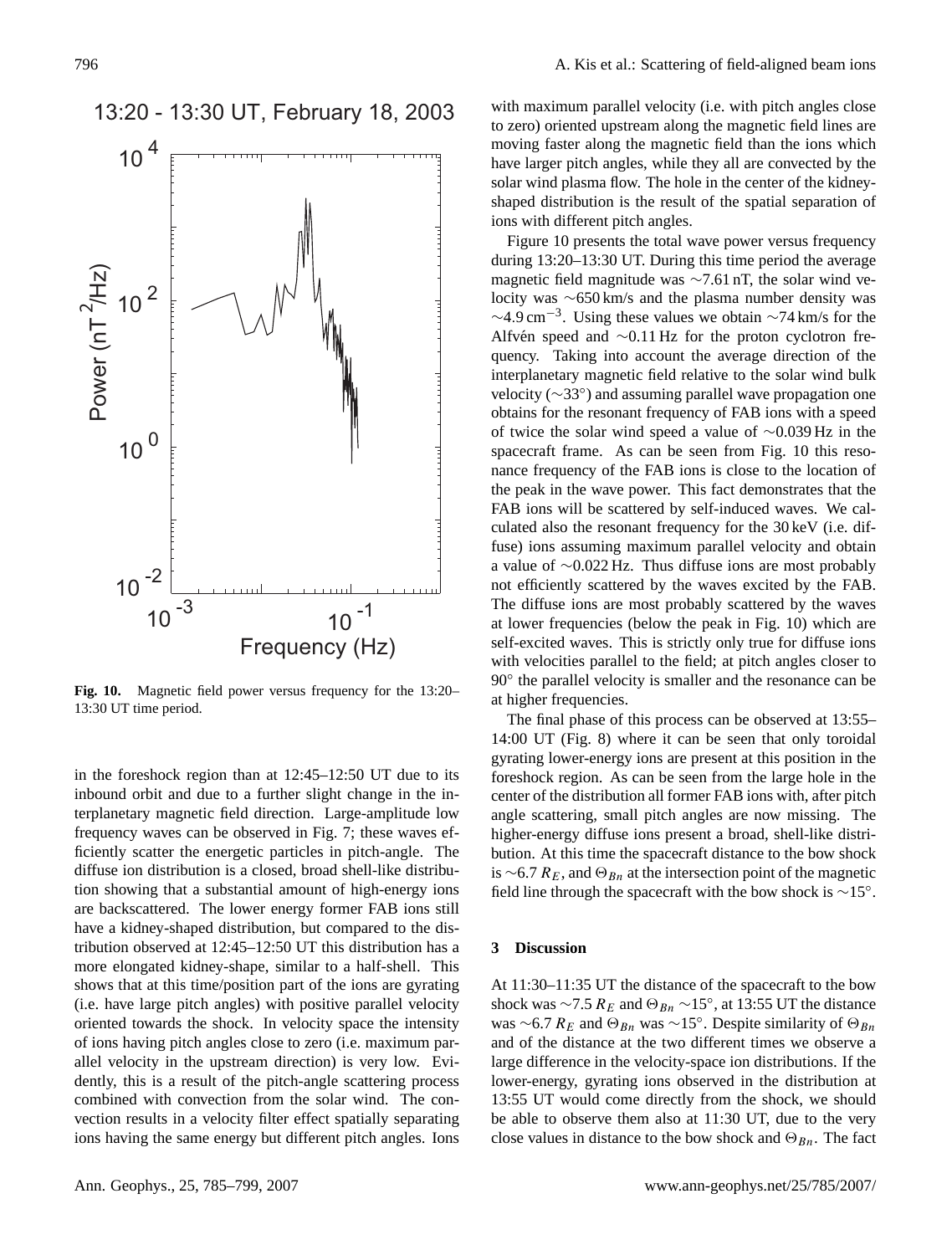

**Fig. 11.** The three figures present the bow shock position (curved line), the location of the spacecraft (diamond-shaped symbol) and the FAB (dashed line) in the  $x<sub>GSE</sub>$  =  $z<sub>GSE</sub>$  plane at 11:30, 12:20 and 13:55 UT. Also depicted are the projection of the interplanetary magnetic field direction in the plane of representation.

that the toroidal gyrating ions are missing from the distribution observed at 11:30 UT, shows that these ions are indeed the remnants of the original FAB. In our interpretation the FAB is pitch-angle scattered by the low frequency upstream waves and due to the described velocity-filter effect they are separated according to their pitch angle, i.e. their velocity component parallel to the magnetic field, which leads deeper in the foreshock region to the presence of a lower-energy, toroidal gyrating ion distribution. This latter distribution is superposed to the higher-energy, shell-like diffuse ion distribution. Also the fact that the whole process takes place at the distance interval 7.5–6.7  $R_E$  from the bow shock suggests that the distance from the shock is not the important factor, but rather the distance of the spacecraft from the FAB, or in other words, the spacecraft distance from the ion foreshock boundary. To show this, we reconstructed the position of the FAB at 11:30, 12:20 and 13:55 UT. For the reconstruction we used the bow shock model and we have taken into account the solar wind and FAB velocity, and the direction of the interplanetary magnetic field. Figure 11 shows from top to bottom, in the  $x_{\text{GSE}}-z_{\text{GSE}}$  plane, the location of the bow shock, spacecraft and FAB at 11:30, 12:20 and 13:55 UT. The point of origin of the FAB for the times at 11:30 and 13:55 UT has been calculated by assuming that the beam originates on the quasi-perpendicular side of the bow shock, where  $\Theta_{Bn}$  is 60◦ . The direction of the interplanetary magnetic field has also been taken into account. It can be seen from Fig. 11 that at 13:55 UT the spacecraft is situated at a distance of  $∼11 R<sub>E</sub>$  from the FAB (dashed line) in the downstream direction. Since at this time the spacecraft observes a toroidal gyrating distribution of the former FAB ions, this shows, at least in the case of this study, that the distance of  $\sim$ 11 R<sub>E</sub> from the FAB is the distance over which the FAB ions are efficiently scattered and spatially separated according to their pitch angle, leading to the presence of only toroidal gyrating ions at the spacecraft location. Figure 11 also demonstrates that the reason why we are not able to observe a toroidal gyrating component at 11:30 UT is the fact that at this time the spacecraft is situated at a distance of  $\sim$ 31 R<sub>E</sub> from the FAB. Obviously, over this distance the former FAB ions are so efficiently scattered and separated due to the velocity filter effect that at the spacecraft location their intensity is so low, that they cannot be detected anymore.

The scattered and backstreaming ions of the FAB interact eventually with the bow shock in the more quasi-parallel region and can take part in a diffusive acceleration process. FAB ions can thus be a source for diffuse ions. On the other hand it is well documented that the quasi-parallel bow shock itself injects ions into a diffusive acceleration process. [Ipavich et al.](#page-13-18) [\(1988\)](#page-13-18) have actually reported that the percentage of alpha particles in the FAB is rather low, while the alpha to proton ratio in diffuse ions (at the same energy per charge) corresponds well to the same ratio in the solar wind [\(Ipavich et al.,](#page-13-19) [1984\)](#page-13-19) and have excluded on the basis of these observations the FAB as a major source for diffuse ions. The present observations do not allow us to determine the relative contribution of the FAB ions to diffuse ions. Since scattering is limited to a region of several  $R_E$  from the foreshock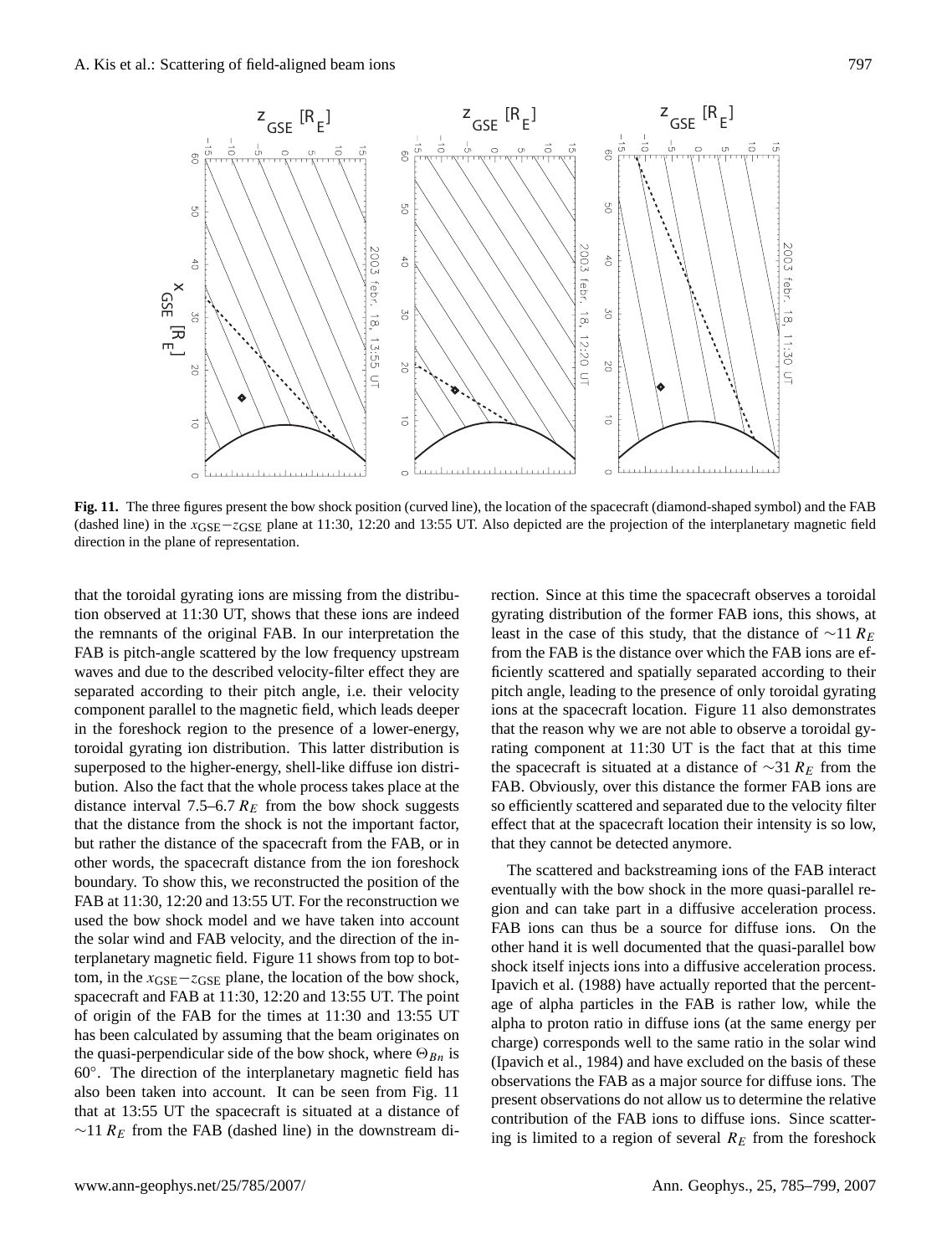boundary it is expected that this contribution is small deeper in the foreshock region where connection along the magnetic field is to the more parallel bow shock. If the contribution of scattered FAB ions to diffuse ions is larger near the foreshock boundary one may expect a variation of the relative contribution of alpha particles to diffuse ions with distance from the foreshock boundary.

In summary, the present results show that the scattering of the FAB is leading to the presence of toroidal gyrating ions upstream of the quasi-parallel bow shock. The phase of transformation of a FAB ion population to an intermediate, and later into a toroidal gyrating ion population is correlated with the distance from the FAB. The process takes place in the presence of higher-energy diffuse ions which are shock-accelerated at the quasi-parallel side of the bow shock. Despite the fact that the lower-energy, former FAB ions and the higher-energy, diffuse ions appear together, they have a completely different origin. This might confuse the proper understanding of the physical processes if studies are only based on observations of a single spacecraft or several spacecraft which are relatively close to each other compared with the dimensions of the foreshock region. Therefore it is necessary to analyze also the origin and the evolution of the ion distributions at different energies and their relation to the foreshock geometrical structure.

*Acknowledgements.* We are grateful to C. W. Smith for the use of the ACE magnetic field data. We should like to thank both referees for their helpful comments and suggestions. The CIS experiment on Cluster at MPE is supported by the German Bundesministerium für Bildung und Forschung and the Zentrum für Luft- und Raumfahrt under contracts 50 OC 0102 and 50OC0001. The project was in part supported by the Hungarian Research Fund, project number NI 61013.

Topical Editor I. A. Daglis thanks G. Zastenker and another referee for their help in evaluating this paper.

#### **References**

- <span id="page-13-12"></span>Archer, M., Horbury, T. S., Lucek, E. A., Mazelle, C., Balogh, A., and Dandouras, I.: Size and shape of ULF waves in the terrestrial foreshock, J. Geophys. Res., 110, A05208, doi:10.1029/2004JA010791, 2005.
- <span id="page-13-13"></span>Balogh, A., Carr, C. M., Acuna, M. H., Dunlop, M. W., Beek, T. J., Brown, P., Fornacon, K.-H., Georgescu, E., Glassmeier, K.- H., Harris, J.,Musmann, G., Oddy, T., and Schwingenschuh, K.: The Cluster Magnetic Field Investigation: overview of in-flight performance and initial results, Ann. Geophys., 19, 1207–1217, 2001,

[http://www.ann-geophys.net/19/1207/2001/.](http://www.ann-geophys.net/19/1207/2001/)

- <span id="page-13-2"></span>Bonifazi, C. and Moreno, G.: Reflected and diffuse ions backstreaming from the Earth's bow shock: 1. Basic properties, J. Geophys. Res., 86, 4397–4404, 1981.
- <span id="page-13-3"></span>Bonifazi, C. and Moreno, G.: Reflected and diffuse ions backstreaming from the Earth's bow shock: 2. Origin, J. Geophys. Res., 86, 4405–4414, 1981.
- <span id="page-13-9"></span>Burgess, D.: Simulations of backstreaming ion beams formed at oblique shocks by direct reflection, Ann. Geophys., 5A, 133– 145, 1987.
- <span id="page-13-16"></span>Eastwood, J. P., Balogh, A., Lucek, E. A., Mazelle, C., and Dandouras, I.: Quasi-monochromatic ULF foreshock waves as observed by the four-spacecraft Cluster mission: 1. Statistical properties, J. Geophys. Res., 110, A11219, doi:10.1029/2004JA010618, 2005.
- <span id="page-13-10"></span>Edmiston, J. P., Kennel, C. F., and Eichler, D.: Escape of heated ions upstream of quasi-parallel shocks, Geophys. Res. Lett., 9, 531–534, 1982.
- <span id="page-13-7"></span>Fuselier, S. A., Thomsen, M. F., Gosling, J. T., Bame, S. J., and Russell, C. T.: Gyrating and intermediate ion distributions upstream from the Earth's Bow shock, J. Geophys. Res., 91, 91–99, 1986.
- <span id="page-13-1"></span>Gosling, J. T., Asbridge, J. R., Bame, S. J., Paschmann, G., and Sckopke, N.: Observations of two distinct populations of bow shock ions in the upstream solar wind, Geophys. Res. Lett., 5, 957–960, 1978.
- <span id="page-13-5"></span>Gosling, J. T., Thomsen, M. F., Bame, S. J., Feldman, W. C., Paschmann, G., and Sckopke, N.: Evidence for specularly reflected ions upstream from the quasi-parallel bow shock, Geophys. Res. Lett., 9, 1333–1336, 1982.
- <span id="page-13-17"></span>Greenstadt, E. W., Russell, C. T., and Hoppe, M.: Magnetic field orientation and suprathermal ion streams in the Earth's foreshock, J. Geophys. Res., 85, 3473–3479, 1980.
- <span id="page-13-4"></span>Greenstadt, E. W., Le, G., and Strangeway, R. J.: ULF waves in the foreshock, Adv. Space Res., 15, 71–74, 1995.
- <span id="page-13-15"></span>Hoppe, M. M., Russel, C. T., Frank, L. A., Eastman, T. E., and Greenstadt, E. W.: Upstream hydromagnetic waves and their association with backstreaming ions populations: ISEE-1 and ISEE-2 observations, J. Geophys. Res., 86, 4471–4492, 1981.
- <span id="page-13-6"></span>Hoshino, M. and Terasawa, T.: Numerical study of the upstream waves excitation mechanism: 1. Nonlinear phase bunching of beam ions, J. Geophys. Res., 90, 57–64, 1985.
- <span id="page-13-0"></span>Ipavich, F. M., Galvin, A. B., Gloeckler, G., Scholer, M., and Hovestadt, D.: A statistical survey of ions observed upstream of the Earth's bow shock: Energy spectra, composition and spatial variations, J. Geophys. Res., 86, 4337–4342, 1981.
- <span id="page-13-19"></span>Ipavich, F. M., Gosling, J. T., and Scholer, M.: Correlation between the He/H ratios in upstream particle events and in the solar wind, J. Geophys. Res., 89, 1501–1507, 1984.
- <span id="page-13-18"></span>Ipavich, F. M., Gloeckler, G., Hamilton, D. C., Kistler, L. M., and Gosling, J. T.: Protons and alpha particles in field-aligned beams upstream of the bow shock, Geophys. Res. Lett., 15, 1153–1156, 1988.
- <span id="page-13-14"></span>Kis, A., Scholer, M., Klecker, B., Möbius, E., Lucek, E. A., Rème, H., Bosqued, J. M., Kistler, L. M., and Kucharek, H.: Multi-spacecraft observations of diffuse ions upstream of Earth's bow shock, Geophys. Res. Lett., 31, L20801, doi:10.1029/2004GL020759, 2004.
- <span id="page-13-11"></span>Kucharek, H., Mobius, E., Scholer, M., Mouikis, C., Kistler, L. ¨ M., Horbury, T., Balogh, A., Rème, H., and Bosqued, J. M.: On the origin of field-aligned beams at the quasi-perpendicular bow shock: Multi-spacecraft observations by Cluster, Ann. Geophys., 22, 2301–2308, 2004,

[http://www.ann-geophys.net/22/2301/2004/.](http://www.ann-geophys.net/22/2301/2004/)

<span id="page-13-8"></span>Meziane, K., Mazelle, C., Wilber, M., LeQueau, D., Eastwood, J. P., Rme, H., Dandouras, I., Sauvaud, J. C., Bosqued, J. M., Parks, G. K., NcCarthy, M., Klecker, B., Korth, A., Bavassano-Cattaneo